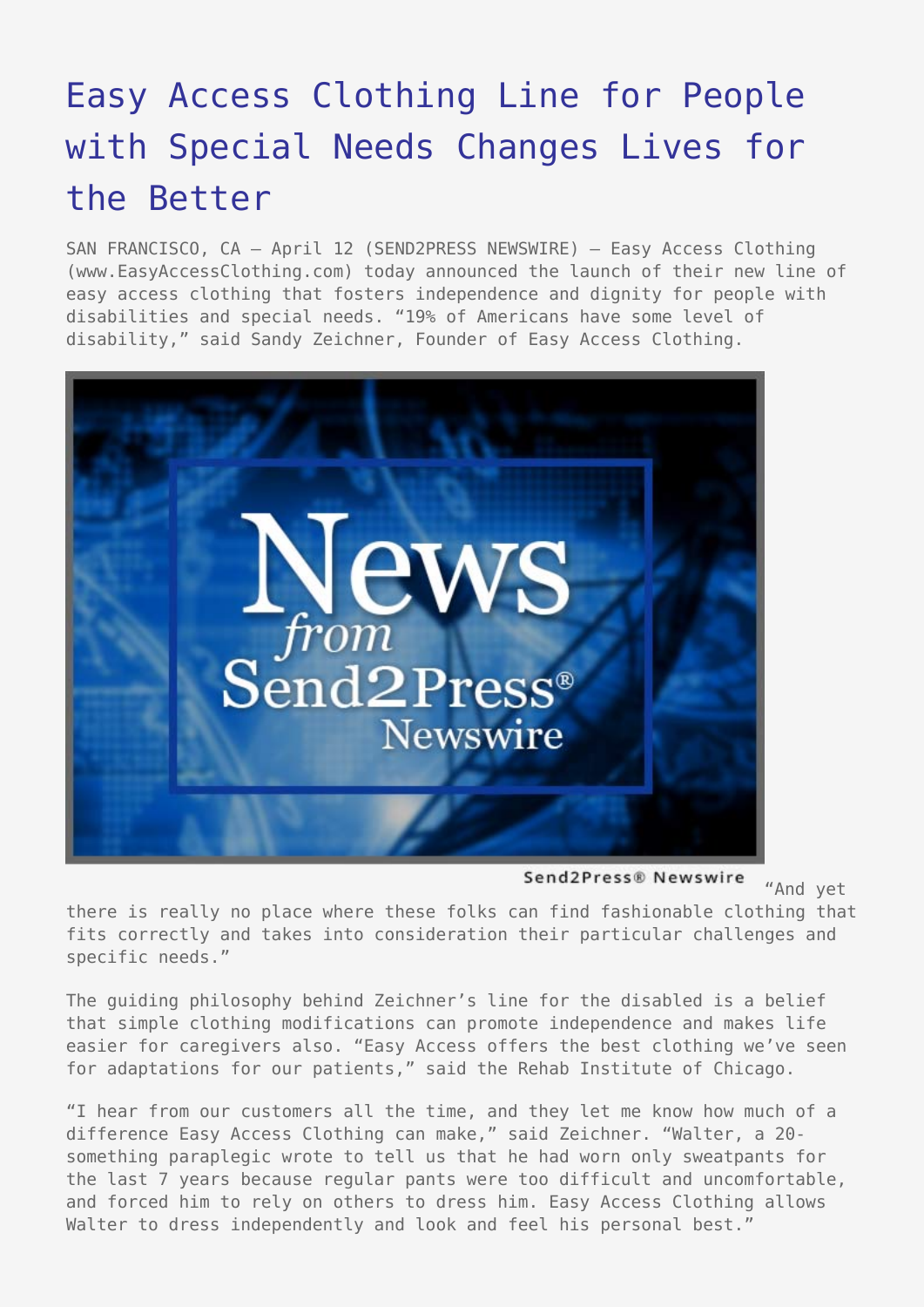EasyAccessClothing.com's Online Shop allows customers to select from a variety of styles and options to meet their specific needs. These special features are completely built-in and unnoticeable.

Pant Styles include:

*\* Drop front pants with waist embrace don't fall down when opened*

*\* Outside seam openings help lay pants flat, and no lifting is needed when dressing.*

Shirt styles include:

*\* Stylish mock buttons open and close with Velcro(TM)*

*\* Shirts with openings from the cuff to the hem can be wrapped around without arm lifting.*



Send2Press® Newswire

Easy

Access Clothing manufactures clothing for special needs populations in the United States and around the world. They offer a complete line of clothes for